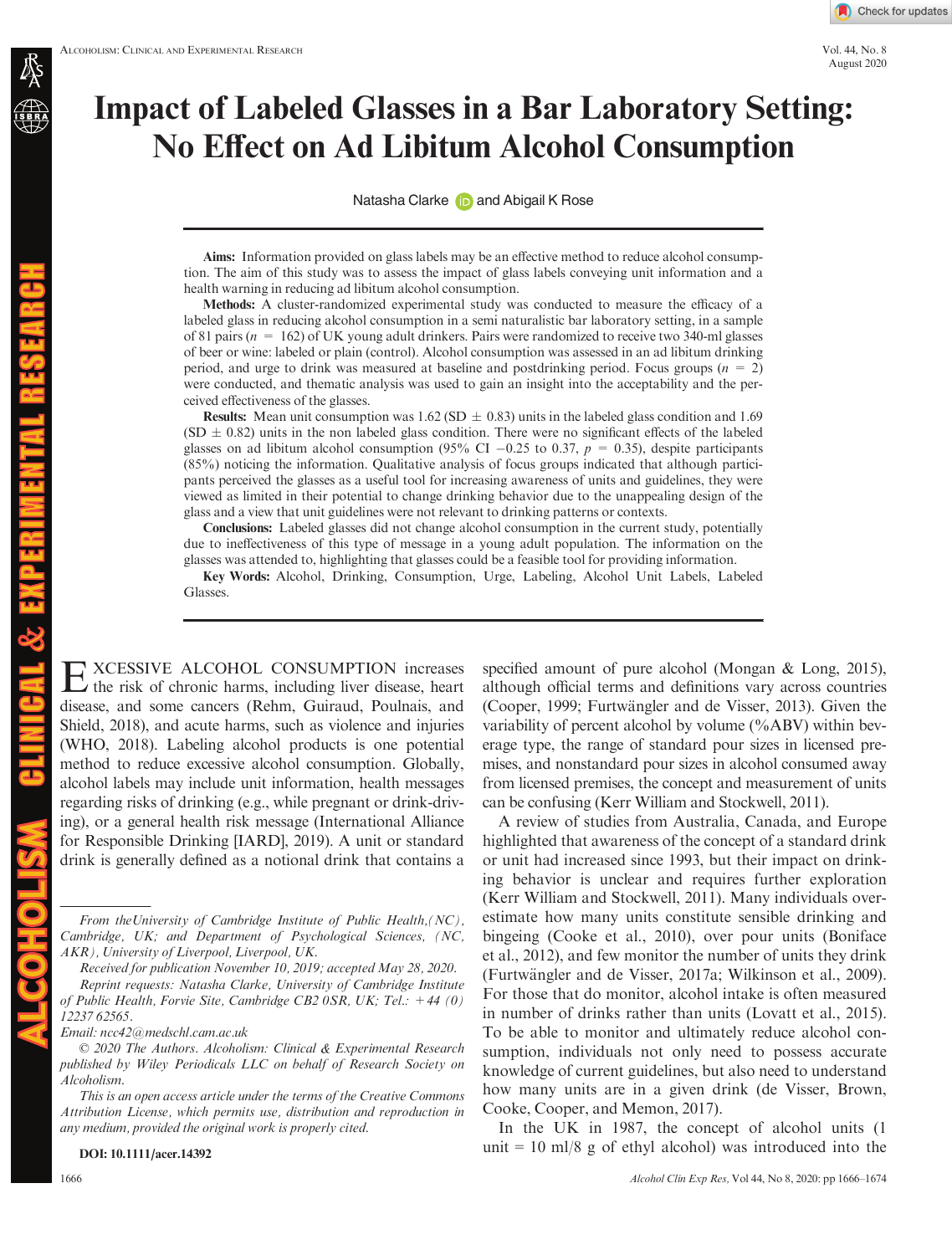public forum as a method to monitor alcohol consumption and to encourage individuals to make informed choices about their drinking (Stockwell and Stirling, 1989). One pledge in the latest UK Government's Alcohol Strategy (HM Government, 2012) aimed at reducing alcohol-related harm was improved alcohol labeling on product packaging, including details on unit content and unit guidelines. Only alcohol strength is mandatory in the UK, but health warnings or unit content may be included through voluntary, industry-led agreements (IARD, 2019). However, evidence suggests that these labels have little impact on drinking behavior (Knai, Petticrew, Durand Mary, Eastmure, and Mays, 2015; Stockwell and Stirling, 1989; Wilkinson et al., 2009).

In 2016, new guidelines for alcohol consumption were introduced in the UK (Department of Health, 2016) recommending men and women are safest consuming 14 units a week or less. Prior to this, guidelines stated that men should not exceed 3 to 4 units per day and women should not exceed 2 to 3 per day, with a maximum of 21 units and 14 units per week, respectively (Department of Health, 2011). A recent survey of 972 UK drinkers found that 71% of participants were aware that new alcohol guidelines existed, but only  $8\%$ knew what the recommended limits were (Rosenberg et al., 2017). In a review, size, visibility, and location of the information on labels were highlighted as important factors for their potential impact (Wettlaufer, 2018).

One factor that potentially contributes to a lack of understanding regarding what a unit of alcohol is comes from the fact that a substantial amount of alcohol consumption does not involve the consumer seeing the drink's packaging (e.g., on trade consumption in pubs and bars—where drinks are often provided in glasses—covered just under 50% of total beer consumption in the UK in 2017 (The Brewers of Europe, 2018)). Additionally, despite the introduction of the new unit guidelines in 2016, a recent assessment found only 24 labels out of 320 informed consumers of the updated 14 units per week guidelines (Alcohol Health Alliance (AHA) 2018). Therefore, alcohol warnings and/or information should be available beyond the original packaging (Wilkinson et al., 2009). Additionally, research indicates that information provision strategies can be effective if the user engages with the information—which may be more likely at the point of consumption (Clarke, Field, and Rose, 2015). A study by Maynard and colleagues (2018) failed to show an effect of providing unit and calorie information on alcohol consumption, although the study was conducted in an artificial environment (a neutral laboratory) and the drink information was provided on a slip of paper. In real-life settings, information is unlikely to be presented in this format; an alternative method would be to use something relevant to the behavior (e.g., the glass). This is supported by the findings that volume information on glassware can reduce consumption rate of alcoholic beverages (Troy et al., 2016), and warning labels printed on individual cigarettes can reduce a cigarette's desirability (Moodie et al., 2019). In the first study

to investigate the influence of "unit-labeled glasses" on consumption (de Visser et al., 2017), participants received glasses with unit marks for beer, wine, and spirits and were instructed to use these glasses to pour their drinks at home. Results indicated that the glasses increased knowledge of units but there were no reported reductions in consumption; however, this study was not randomized and relied on self-report data which can be an unreliable measure of consumption (Northcote and Livingstone, 2011). Labeled glasses are yet to be evaluated in a controlled, randomized setting using an objective consumption measure.

In this paper, we report a cluster-randomized experimental study, determining the behavioral impact of a marketed labeled glass (with unit markings and a health warning) on alcohol-related outcomes (ad libitum consumption and urge to drink) compared with a non labeled glass (control). Participants were a UK young adult—majority student—population. To increase the applicability of the results to real-life drinking scenarios, we tested participants in friendship pairs (most drinking behavior in this age-group is social (NUS, 2018) and in a semi naturalistic bar laboratory. We hypothesized that drinking outcomes—amount of alcohol consumed and changes in urge to drink alcohol—would be reduced in the label, compared with the control (plain), glass condition. Two focus groups were conducted in a separate sample of participants from the same population to investigate acceptability and perceived effectiveness of the labeled glasses.

#### MATERIALS AND METHODS

#### Study Design

A mixed-methods approach was used, consisting of a betweensubjects cluster-randomized experimental study and 2 qualitative focus groups.

#### **Participants**

One hundred and sixty-two young adult participants (84 females; mean age 22.21 years,  $SD \pm 3.63$ ) were recruited in pairs (i.e., friends) and tested in a bar laboratory in the University of Liverpool. Inclusion criteria were fluency in English and at least weekly consumption of alcohol (1 UK unit =  $10 \text{ ml} / 8$  g of ethyl alcohol), to ensure there were no adverse effects of the alcohol provided. Each pair was randomly assigned to either the marketed labeled glass or a non labeled plain glass condition and could choose to consume either beer or wine, with both pairs consuming the same beverage type. Pairs consumed the same beverage to avoid matched drinking in volume for different beverage types, that is, volume of beverage provided differed for beer and wine due to differences in strength. All studies obtained ethical approval from the University of Liverpool ethics committee, and all participants provided informed consent. All participants were fully debriefed and compensated for their time.

Sample Size Calculation. As the sample was recruited in pairs and previous research shows pairs imitate drinking (Larsen, Engels, Granic, and Overbeek, 2009), we expected the data to be clustered. The design effect formula (Ukoumunne et al., 1999) was used to calculate the sample size using an intraclass correlation of 0.6 based on previous research on the consumption of alcohol after exposure to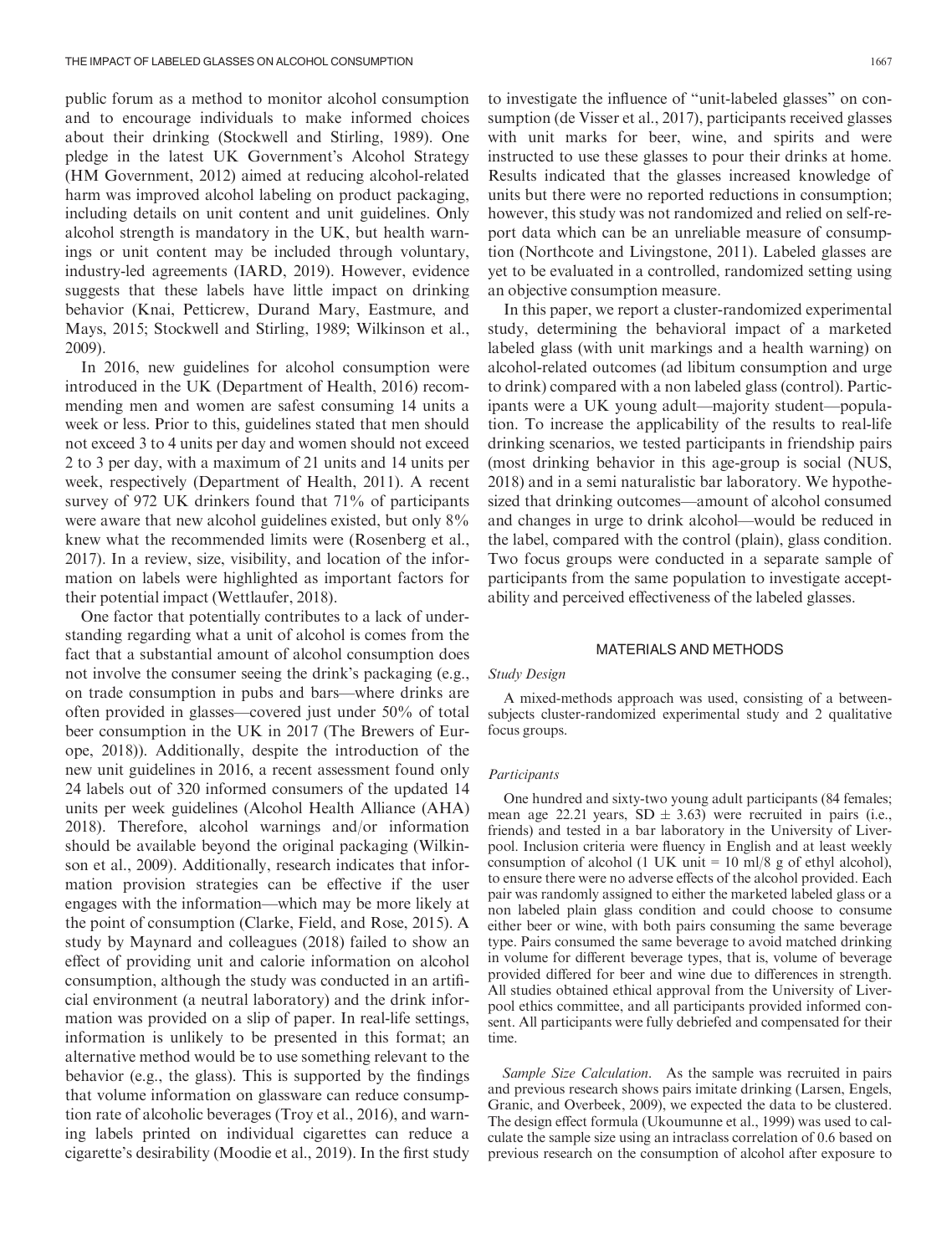alcohol cues versus no cues (Koordeman, Kuntsche, Anschutz, van Baaren, and Engels, 2011). We aimed for 170 participants (85 pairs), as this was the maximum that could be feasibly recruited. However, 8 participants were excluded upon arrival due to not meeting inclusion criteria, and due to available resources, we could not continue data collection. With alpha at 0.05 and power at 0.8, a sample size of 162 would detect a medium (Cohen's  $d = 0.5$ , 164 participants required) to large effect (Cohen's  $d = 0.8$ , 68 participants required).

#### Self-Report Measures

Alcohol Use Disorders Identification Test (AUDIT) (Saunders John et al., 2006). The AUDIT is a 10-item clinical screening tool used to identify hazardous (score 8 to 15) and harmful (score  $\geq$  16) alcohol use. In students, the AUDIT has been shown to have good internal consistency as a single factor (Cronbach's alpha = 0.82; Shields, Guttmannova and Caruso, 2004) and high test–retest reliability (Dybek et al., 2006).

Timeline Followback Questionnaire (TLFB) (Sobell, Sobell, Klajner, Pavan, and Basian, 1986). The TLFB is a 2-week self-report measure which estimates weekly alcohol consumption in UK units and binge frequency (binge defined as:  $\geq 8$  units p/drinking episode in men and  $\geq 6$  units p/drinking episode in women) (NICE, 2010). The correlation coefficients range from 0.75 to> 0.90 (Cohen and Vinson, 1995; Sobell et al., 1986) for TLFBs (>4 weeks), showing a relatively high test–retest reliability.

Readiness-to-Change Contemplation ruler (RTC ruler) (LaBrie et al., 2005). The contemplation ruler is a single-item continuum measuring an individuals' readiness to change their drinking behavior from 0 to 10, with 0 representing the statement "I never think about my drinking" and 10 representing the statement "My drinking has changed. I now drink less than before." The single-item ruler is highly correlated with the multiple-item RTC questionnaire  $(r = 0.77)$  (LaBrie et al., 2005).

Unit Glass Evaluation. Those in the labeled glass condition were asked questions regarding the glass: (a) "Did you notice the unit and warning label?" (b) "Do you think it had an effect on how much alcohol you consumed?" (c) "Do you think these glasses could be useful in getting people to drink less?" Responses to questions were "yes," "no," or "unsure." Participants were also given the opportunity to provide open-ended feedback.

#### Outcome Measures

Alcohol Consumption (Primary Outcome). The alcohol provided was either an 880-ml jug of beer (4% ABV [Fosters], maximum consumption  $= 3.6$  units/28.8 g of alcohol) or a 500-ml carafe of white wine (white wine [Echo Falls light], 5.5% ABV, maximum consumption  $= 2.8$  units/22.4 g of alcohol). Low alcohol beverages were used to ensure participants could consume a reasonably high volume in the given time period. The low alcohol wine was selected based on piloting, in which a selection of 6 light wines was rated on pleasantness and comparability to more typical stronger wines. Amount of alcohol consumed was measured in milliliters and converted to units for the primary outcome measure.

Alcohol Urge Questionnaire (Secondary Outcome) (Bohn, Krahn, and Staehler, 1995). This is an 8-item measure that assesses current craving. The 8 items cover urges and desires, intent, anticipation of positive affects, and relief of negative affects (Drummond and Phillips, 2002). Items are scored across a 7-point Likert scale, with higher scores indicating higher urge. The Alcohol Urge Questionnaire demonstrates high internal consistency in numerous studies  $(\alpha = 0.91,$  Bohn et al., 1995;  $\alpha = 0.93$ , Drummond and Phillips, 2002;  $\alpha = 0.86$ , MacKillop, 2006) and good test–retest reliability (Bohn et al., 1995).

#### **Materials**

Labeled Glasses. The unit measure glass was introduced as a tool by the charity "Drink Wise" to encourage individuals to calculate and monitor how many units are in a variety of drinks (see Fig. 1). The glasses were available for the public or organizations to order through the charity website. Plain (control) non labeled glasses matched the labeled glasses in terms of size and shape. The total volume of the glasses was 340 ml. The glasses display unit guidelines for both men and women—these are based on the previous guidelines of 3 to 4 units per day for men and 2 to 3 units per day for women. They also displayed a small health warning "regularly exceeding these guidelines could lead to serious health problems."

#### Procedure

Testing took place in a semi naturalistic bar laboratory. All participants were required to provide a zero breath alcohol reading (0.00 mg/l) prior to the study session. Participants completed the battery of questionnaires (AUDIT, TLFB, RTC, and baseline urge) before the main experimental task. Participant pairs were provided with either beer or wine (depending on the pair's preference) and either a labeled glass or a non labeled plain glass, with each pair receiving the same glass and the same beverage type. Participants were instructed to pour the alcohol into the glass and consume as much as they wanted to. To ensure this instruction was followed, participants were told that they would be filmed during the experiment. The researcher left the laboratory and returned after a 20 minute ad libitum drinking period. This time period is longer than typically given in the commonly used taste test paradigm (see Maynard et al., 2018) and is a more ecologically valid scenario. To disguise the true aims of the study, it was advertised as an "alcohol and sociability study" and participants were given a sociability task. In the task, participants were required to discuss recent media stories to create a "pub-like" conversation. Participants completed a second urge assessment and provided a final breathalyzer reading. Those in the labeled glass condition answered questions about their views of the glasses, including their perceived potential impact. If breath alcohol concentration scores were over 0.17 mg/l (half the U.K. legal driving limit), participants were advised to stay in the laboratory or signed a waiver to confirm they were aware of their level of intoxication and would not drive or operate machinery for the remainder of the day.

#### Data Analysis

Model diagnostics were checked (i.e., normality tests, QQ plots), and data were transformed (square rooted) to improve normality. There were no extreme outliers apparent. For descriptive characteristics, MANOVA was used to report differences between groups. For the primary outcome of units consumed, leftover drinks were measured and subtracted from total volume to calculate total volume consumed. Total consumption in UK units was calculated by multiplying the volume consumed (in Liters) with ABV. To account for clustering, within-pairs multilevel regression modeling was used for analysis, conducted in MLwiN 2.3 (Rasbash et al., 2010). Data were organized into 2 levels, with individuals nested in pairs. Level 1 predictors were drinking characteristics of individuals, and the Level 2 predictor was the condition (labeled/non labeled). We examined whether condition (labeled/plain glass) was related to units consumed (primary outcome) or change in urge (posturge—baseline urge, secondary outcome).

#### Focus Groups

Two focus groups were conducted at the University of Liverpool with 17 participants (8 females; mean age 21.46 [SD  $\pm$  7.16]) to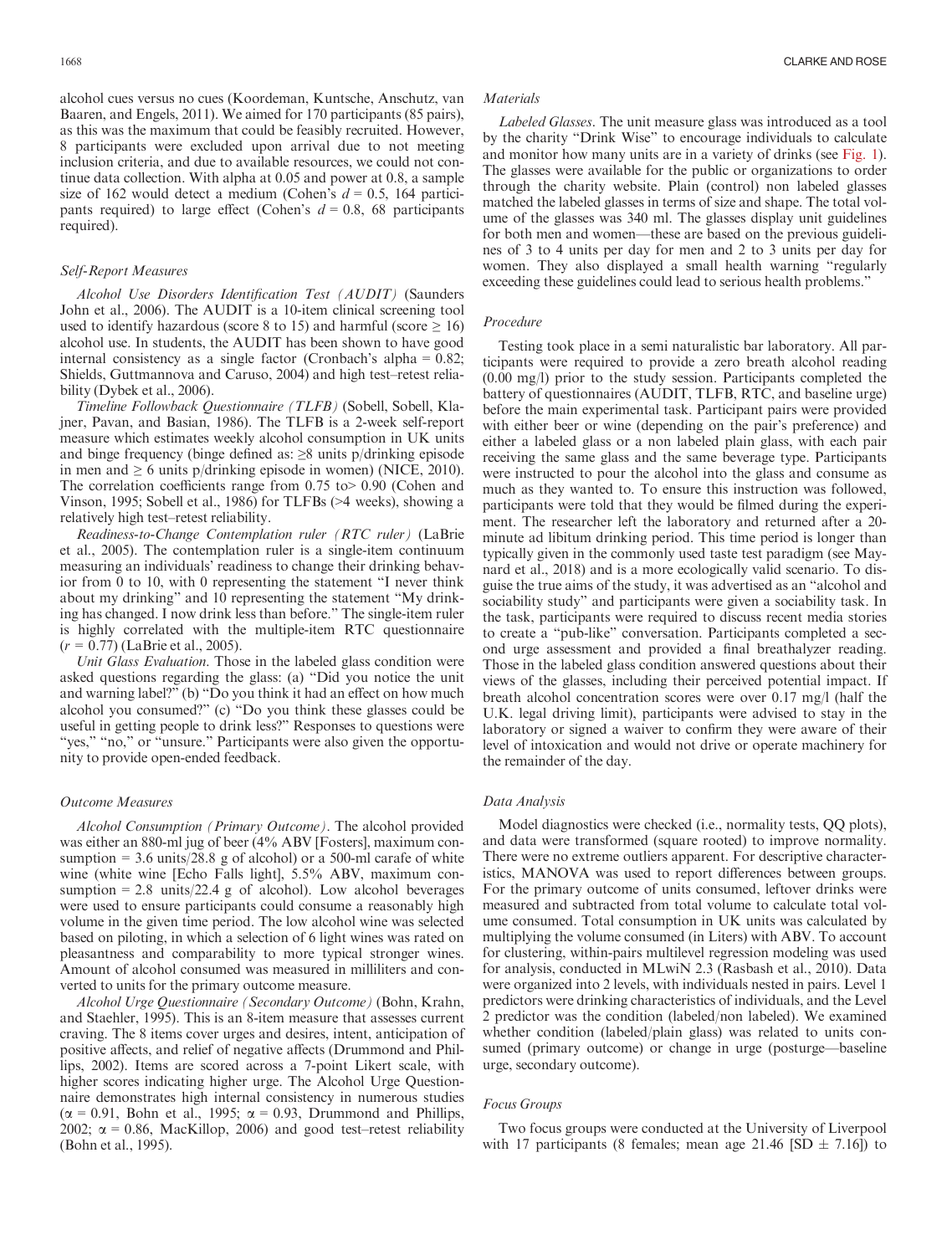

Fig. 1. Labeled glasses, used in study 1. Labels contained daily guidelines for men and women, the number of units in common drinks of various % ABV, and a health warning: "regularly exceeding these guidelines could lead to serious health problems."

**Table 1.** Study 1 Means (95% CI) and MANOVA for Participant Characteristics by Condition ( $N = 162$ )

|                      | Mean scores (95% CI) <sup>a</sup> |                      |                      | <b>MANOVA</b> |      |
|----------------------|-----------------------------------|----------------------|----------------------|---------------|------|
| Variable             | Labeled (82)                      | Non labeled (80)     | Overall (162)        | $F$ (df)      | D    |
| Gender (% female)    | 52                                | 51                   | 52                   |               |      |
| Age(y)               | 22.06 (21.32, 22.81)              | 22.37 (21.65, 23.44) | 22.30 (21.72, 22.88) | 0.64(1, 160)  | 0.43 |
| AUDIT (0 to 40)      | 13.55 (12.49, 14.62)              | 14.71 (13.42, 16.00) | 14.13 (13.30, 14.96) | 1.64(1, 160)  | 0.20 |
| Weekly units (TLFB)  | 26.58 (22.79, 30.37)              | 26.25 (22.89, 29.62) | 26.42 (23.91, 28.93) | 0.00(1, 160)  | 0.10 |
| Weekly binge (units) | 1.62 (1.37, 1.87)                 | 1.54 (1.32, 1.75)    | 1.58 (1.42, 1.74)    | 0.23(1, 160)  | 0.63 |
| <b>RTC</b> ruler     | 3.18(2.56, 3.79)                  | 3.58(3.00, 4.17)     | 3.38(2.95, 3.80)     | 1.06 (1, 160) | 0.31 |

AUDIT, Alcohol Use Disorders Identification Test; RTC ruler, Readiness-to-Change ruler; TLFB, Timeline Followback; Weekly binge, number of binge drinking episodes per week.

<sup>a</sup>Unless stated otherwise.

investigate the acceptability and perceived effectiveness of the labeled glasses. Participants were young adult drinkers, and an exclusion criterion was previous participation in the experimental study. The focus group data were transcribed and coded, and key themes were identified using thematic analysis. The focus groups were divided into 2 parts, the first part focused on drinking motivations (associated with a separate study), and in the second part, participants were shown the labeled glasses and asked their opinion on these. Data related to drinking motives can be found in the Appendix S1.

## RESULTS

#### Participant Characteristics

Descriptive statistics are presented in Table 1. MANOVA indicated groups were well-matched, not statistically differing on any factors (all  $p > 0.10$ ). Pairs were well-matched in their self-reported weekly alcohol consumption ( $r = 0.45$ ,  $p = 0.001$ ).

Of the 162 participants, 2 guessed the aim of the study. When conducting the analysis with and without these participants, findings did not differ, so they were included in the final sample.

#### Alcohol Consumption

There was an intraclass correlation of  $r = 0.80$ ,  $p = 0.001$ , indicating that the majority of the variance was between pairs. Males consumed more alcohol ( $M = 2.05$ , SD  $\pm$  0.82) than females (*M* = 1.29, SD  $\pm$  0.62), *F*(1, 161) = 44.24,  $p < 0.001$ ,  $\eta_p^2 = 0.28$  (see Table 2). There were no significant differences between amount of wine  $(M = 1.59, SD \pm 0.72)$  and amount of beer  $(M = 1.72,$  $SD \pm 0.90$ ) consumed ( $p = 0.22$ ). The results of the multilevel modeling indicated there was no significant main effect of condition, indicating participants did not differ in their drinking by glass type  $(B = 0.06)$  [95% confidence] interval:  $-0.25$  to 0.37], standard error = 0.16,  $p = 0.35$ ). This nonsignificant effect remained when controlling for gender and drinking characteristics (weekly consumption, AUDIT scores, and RTC).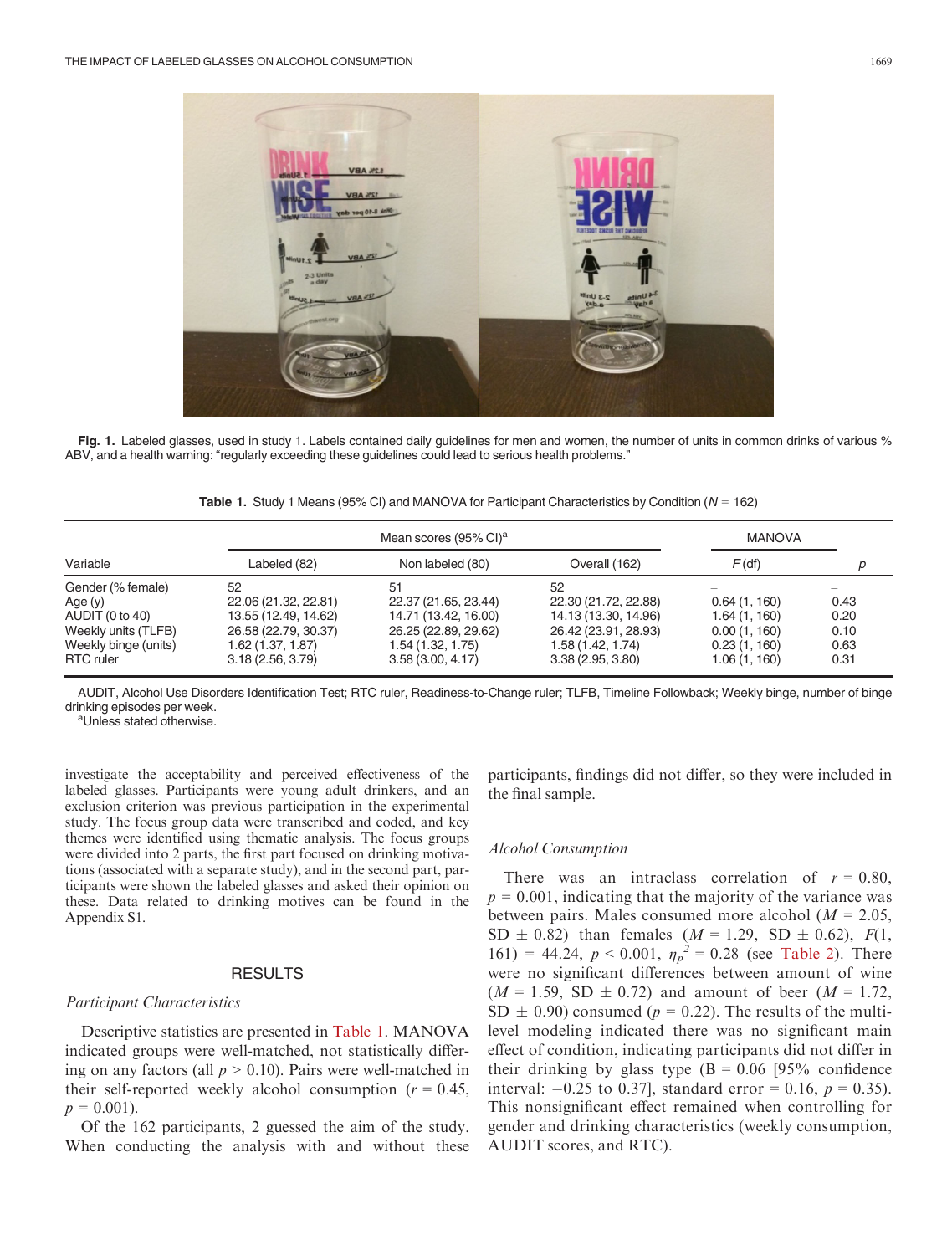Table 2. Primary and Secondary Outcome Means (95% CI)

|                        | Labeled (82) | Non labeled<br>(80) | Overall<br>(162) |
|------------------------|--------------|---------------------|------------------|
| Primary outcome: Units | 1.62(1.44,   | 1.69(1.51,          | 1.66 (1.53,      |
| consumed               | 1.81)        | 1.87                | 1.78             |
| Secondary outcome:     | 4.48 (2.20,  | 4.86 (2.76,         | 4.67 (3.13,      |
| Change in Urge         | 6.76)        | 6.96                | 6.20             |

# Alcohol Urge

Results indicated there were no significant differences between groups in urge at baseline  $(p = 0.50)$  (see Table 2). There was no significant main effect of condition on change in alcohol urge  $(B = 0.02 \text{ } [95\% \text{ } CI: -0.15 \text{ to } 0.19],$  $SE = 0.09$ ,  $p = 0.41$ ). This nonsignificant effect remained when controlling for gender and drinking characteristics (weekly consumption, AUDIT scores, and RTC).

## Unit Glass Evaluation

Answers indicated that the majority (85%) of participants noticed the unit and warning labels on the glass and did not believe these influenced their intake (80%). In terms of their potential for getting individuals to drink less, 35% believed they could be useful, 30% did not, 17.5% were unsure, and 17.5% of participants believed they would be useful for certain people. In the open-ended feedback, many participants commented that they disliked the design of the labeled glass, specifically that there was excessive information, and the glasses were not a typical size or shape.

# Focus Groups

Thematic analysis was used to analyze the data, with NC following the 6 steps set out by Braun and Clarke (2006). Coding was carried out in NVivo. In phase 1 (familiarizing with the data), NC became familiar with the data through transcribing, repeated reading, and marking initial ideas for coding to return to in subsequent phases. Once familiar with the data, NC generated initial codes (phase 2) from the initial list of ideas. This was conducted by working systematically through the entire data set, giving attention to each data item, and identifying repeated patterns in the data. NC then searched for potential themes (phase 3), by collating the list of different codes identified across the data set. These themes were then reviewed by both authors (NC and AR) until 100% agreement was reached (phase 4). In this phase, authors assessed whether the themes were in line with the initial codes, and then, it was ensured that the themes reflected the data set as a whole. The themes were then defined and named by both authors (phase 5) before being written up (phase 6). The 5 themes identified from the data were as follows: knowledge and use of alcohol-related information, perceived impact of labels on drinking behavior, drinking context, acceptability, and unintended use.

Knowledge and Use of Alcohol-Related Information. Participants reported that they rarely kept track of their unit consumption. Although many were knowledgeable concerning current guidelines, most did not utilize this knowledge to reduce their drinking and any monitoring of consumption was "purely out of curiosity" (male). It was highlighted that using the unit system was confusing and unrealistic:

It's a little bit complicated to work out. ... I wouldn't just get a shot... sometimes when you order that they don't put a single in they put a double in and you're not sure. Wine can be different strengths, it might not always be 12% (male).

There was limited concern with reducing intake, and participants identified that guidelines were not relevant to their drinking behavior. For example, one participant felt the guidelines were only there for a certain type of drinker:

I think the guidelines are for someone who drinks every day, but doesn't drink that much and there should be other guidelines as well for different types of drinkers (male).

Perceived Impact of Labels on Drinking Behavior. Generally, participants felt that the unit information provided on the glasses would be useful to know how much alcohol they were consuming and to monitor intake to determine how many drinks were "normal" for them. Participants did not think they would be useful for trying to consume within guidelines:

I think I would probably try and do drinks a bit more precisely. I don't know if I would drink less, but I think it would be useful (female).

Other participants did not think unit guidelines and health risks would be taken seriously due to the regularity of viewing the message:

It's nothing we don't know already, and that has been communicated to us by lots of different mediums (female).

Overall, despite perceiving the glasses as unlikely to change behavior, participants believed it was beneficial to give individuals as much information as possible and that having the information was "probably more effective there in front of you" (female) as a reminder with each drink. Participants believed the glasses would be particularly beneficial for behavior change in certain populations, such as those seeking to reduce their drinking, or concerned about health risks, as well as older individuals.

Drinking Context. Participants emphasized that the potential effectiveness of the labeled glass might decrease once individuals start drinking due to the positive reward drinking provided and that good intentions might decrease with each drink: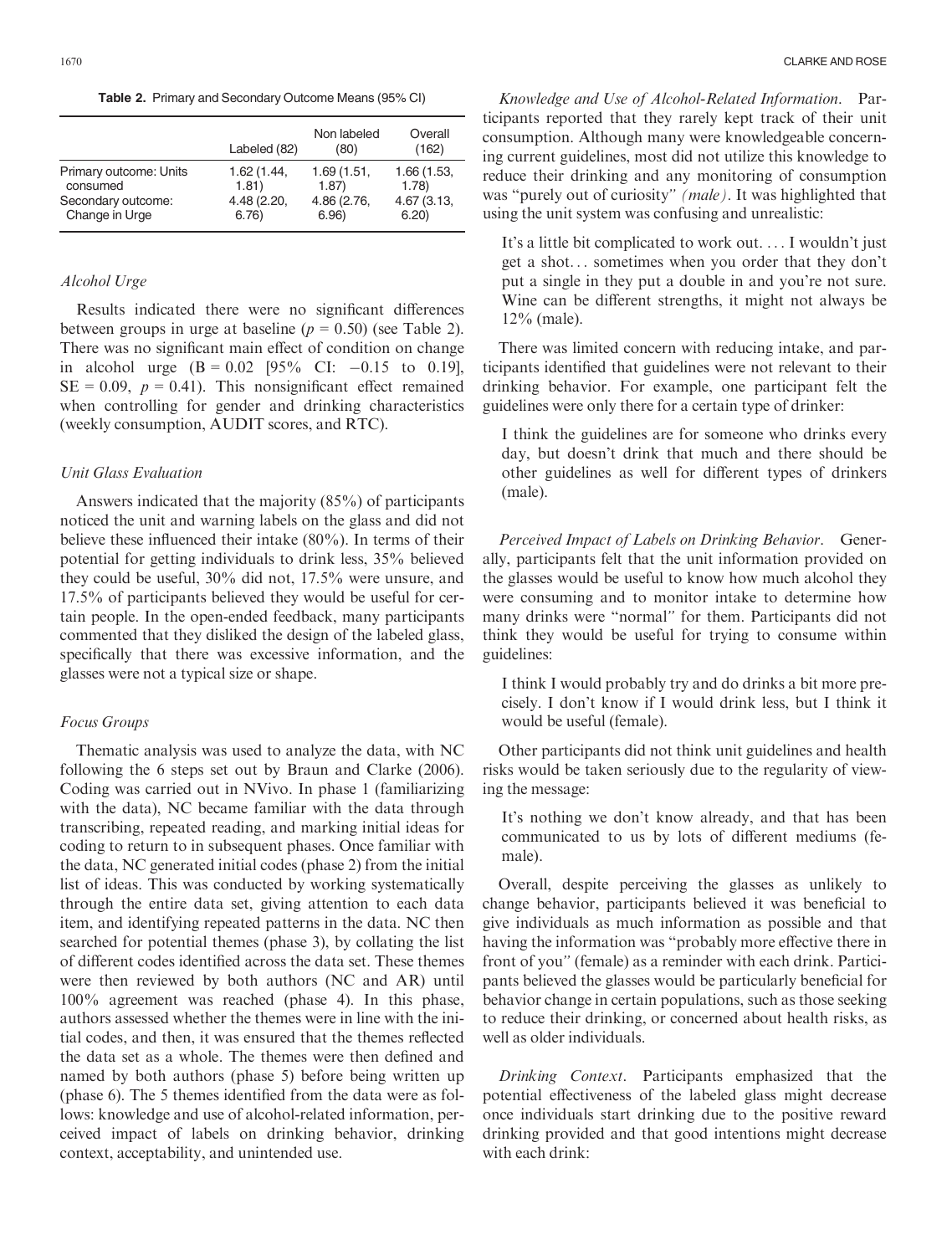After 6 pints, the apocalypse wouldn't be a deterrent for me. Binge drinking seems to go like that... that's the thing with alcohol, you can give a tonne of information, but once the intake is enough all the information is irrelevant (male).

In addition, it was suggested that the information may not be attended to due to individuals having a preexisting motive to get intoxicated:

I don't think people would pay a lot of attention. People just go out to drink. I think they'd just do that to be honest (male).

Acceptability of the Glass Labels. One view from participants regarding the glasses was that they were not aesthetically pleasing. Participants disliked the logo and the size and shape of the glass, highlighting the connection participants have between a glass and a given drink:

I wouldn't be content drinking a glass of wine from this (female).

Participants also felt the glass looked too educational, "patronising," and overloaded with information:

It is a bit too educational, that it's off putting. And a bit embarrassingly so (female).

Unintended Use. Participants highlighted that there was the potential for the glass to be used in an unintended way, particularly in a student population, that is, used to exceed guidelines purposefully, at house parties, in competitions, or challenges:

I think people would use it as a challenge...like a club, if you're drunk and everyone's like let's see how much units you can drink (male).

## **DISCUSSION**

The current study assessed whether glass labels—providing information on alcohol units and a health warning would reduce consumption during a semi naturalistic drinking event. We found no evidence that labeled, compared to plain, glasses reduced ad libitum alcohol consumption or urge.

Our findings add to the existing evidence that providing unit information at the point of consumption, irrespective of how the information is presented, does not reduce alcohol consumption or drink choice (Blackwell, Drax, Attwood, Munafò, and Maynard, 2018; Maynard et al., 2018; de Visser et al., 2017). They also add to previous research that highlights alcohol units are perceived as an abstract concept that is often poorly understood (Maynard et al., 2018). The glasses displayed a health warning alongside unit information, but this was much smaller in comparison with the unitrelated text. In addition, the warning did not highlight

specific health risks, and research indicates that general health warnings might be less effective than specific warnings (Pettigrew et al., 2014). Labels similar to this warning—in terms of content and size—have been shown to increase awareness, but evidence suggests they do not change behavior (Kerr William and Stockwell, 2011; Wilkinson et al., 2009). Although not measured in the current study, future research would benefit from also measuring changes in potential precursors to behavior change. For example, unit information may have an indirect behavior and may alter knowledge or attitudes toward drinking, which in the long term may lead to shifts in behavior (Marteau, 2016; de Visser et al., 2017).

The focus groups provided some insight into why unit labels might not be effective in reducing alcohol consumption. Most participants highlighted that the information could be of use for monitoring consumption but that it was unlikely to be used to consume within the guidelines, supporting findings from other focus group studies with student samples (Furtwängler and de Visser, 2017b). Additionally, although in the current study all participants were required to provide a zero breathalyzer prior to testing, participants recognized that context is important, and—once intoxicated —information may have less of an impact on behavior. It is well-known that alcohol influences cognitive processes involved in decision making and disinhibition which can increase risky behaviors (Fillmore, 2003), which may attenuate any impact of alcohol information. We would suggest that any future work assessing the effectiveness of harm reduction techniques might include assessment when the participant is sober and intoxicated.

Participants also highlighted that the glasses were not particularly aesthetic and they would be unlikely to use them in many contexts; therefore, future labeled glass designs should focus on visual appeal alongside information provision. Concerns were raised—that in real-life settings—labels could be used to drink more. This is in line with a number of studies which find that harm reduction strategies can have unintended consequences. For instance, Maynard and colleagues (2018) found that unit and calorie information could facilitate selection of higher strength drinks, while Vasiljevic and colleagues (2018) found increased consumption if alcohol was labeled as lower strength. Although this should not deter providing accurate information to consumers, development of harm reduction techniques needs to determine the potential for unwanted and harmful effects (Vasiljevic et al., 2018).

Another key point raised in the focus groups was that participants perceived unit information as confusing and guidelines as unrealistic. It is possible that presenting different types of information on labels may have increased impact on behavior. There have been recent recommendations from public health bodies for improved warnings on alcohol packaging (Royal Society for Public Health [RSPH]; 2018 Department of Health, 2018) as well as nutritional information (RSPH, 2014; WHO, 2017). A recent assessment of alcohol products found that only 1.3% of those included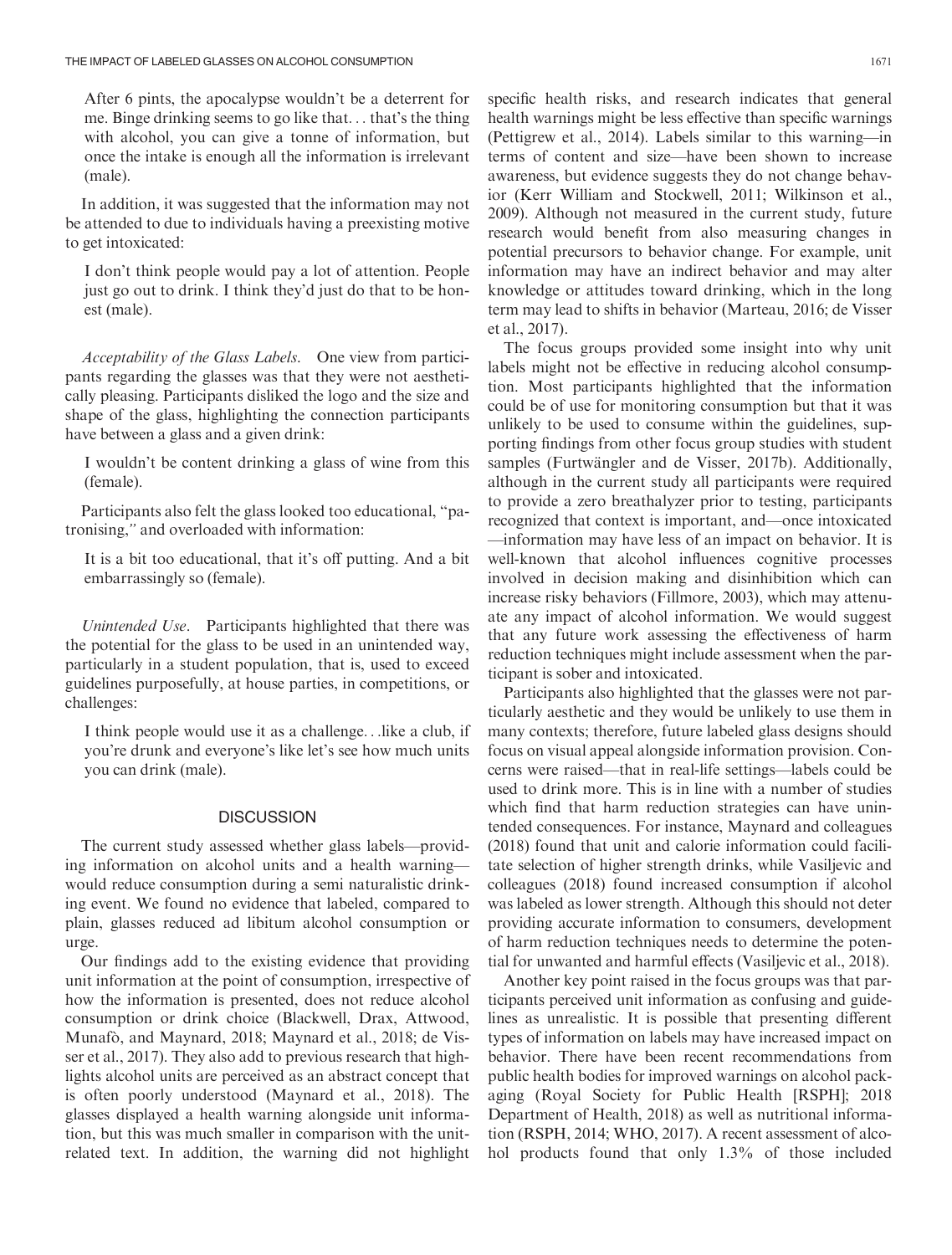provided calorie information (Petticrew et al., 2017). Although one study found no effect of providing calorie information on a slip of paper on consumption (Maynard et al., 2018), the impact of calorie or nutritional labeling in different forms—such as on packaging or glassware—should be further researched. This may be more relevant to younger populations who are more concerned over short-term, more visible, consequences (Leigh and Stacy, 2004). Other types of information may include potential negative health consequences; recently, research has shown some potential for highlighting increased cancer risk from drinking in a sample of adults older than those in the current study (mean age: 35 years) (Blackwell et al., 2018).

To our knowledge, this is the first cluster-randomized study in a semi naturalistic environment that investigates the impact of glass labels on ad libitum consumption. A strength of the study is the utilization of glasses to present information in naturalistic drinking environment. Glasses are a feasible and relatively easy tool for presenting guidelines and warnings, and it has been suggested that if alcohol is to follow in the footsteps of cigarette packaging, then the time may have come for standardized, nonbranded, measuremarked glassware with large harm reduction messages (Stead, Angus, Macdonald, and Bauld, 2014).

This study has some limitations. First, the study measured drinking over a short period, although a relatively high number of units were consumed in the time period. Future research should assess the impact of these strategies over longer periods, for instance a recent field study determined the impact of serving size on consumption over a 3-hour drinking session (Kersbergen et al., 2018). Second, participants were only exposed once to the glasses and this exposure was relatively brief. There is a possibility that the glasses may have delayed behavioral effects, with behavior change only occurring after regular exposure to relevant information. This, however, may be unlikely given that previous work has found no change in drinking with similar glasses after repeated exposure (de Visser et al., 2017). In the current study, the majority of participants indicated that they noticed the labels; however, they may not have fully engaged with the information—particularly as they were tested in pairs and were encouraged to take part in a discussion. Although we could have increased participant engagement with the glasses, we would argue that the current design is more similar to how the glasses would be engaged with in real-life scenarios. Third, the sample size was relatively small and powered to find between a medium and large effect. The effect size demonstrated in the study was very small (Cohen's  $d = 0.07$  for the primary outcome) and was not statistically significant. There is a possibility that an effect of this magnitude could still have meaningful public health effects at a population level and future larger-scale studies may be able to provide a more accurate estimation of the true effect size. Finally, the sample was of university students, and although other studies have similar samples (Wigg and Stafford, 2016), younger individuals who consume alcohol at harmful

levels may not be seeking to change their drinking behavior (Longstaff et al., 2014). This is supported by low average scores on the Readiness-to-Change ruler in the current sample. Participants highlighted in the focus groups that the labeled glasses may be beneficial in other populations who are ready to cut down—it would be useful for future studies to assess impact of strategies in different populations (e.g., older drinkers and those wanting to reduce their consumption).

This cluster-randomized and novel experimental study adds to the sparse research on labeled glasses and their impact on drinking behavior. The evaluation of labeled glasses is an important focus given the recent update in unit guidelines and the continued public health emphasis on monitoring unit consumption. Glasses may be a feasible tool for presenting information, and future studies should look at the impact of labeled glasses on consumption over longer periods and with larger, more diverse samples of participants. However, in the current study, the labeled glass—including unit information and a health warning—had no impact on ad libitum consumption in students.

# ACKNOWLEDGMENTS

We are very grateful to Inge Kersbergen and Jay Duckworth for their help with conducting the focus group studies, and to Inge Kersbergen for helpful comments on an earlier draft of this manuscript. The study was funded by The Economic and Social Research Council (ESRC) through a PhD CASE studentship (case partner is the charity Alcohol Research UK, now merged with Alcohol Concern and called Alcohol Change UK). The ESRC and Alcohol Research UK have not had any involvement in the design, conduct, analysis, or write-up of the research.

# AUTHOR CONTRIBUTIONS

Both authors contributed to the conception and design of the study. N.C. managed the day-to-day running of the study and testing of participants. N.C. performed the data analysis, and both authors helped with data interpretation. This manuscript was written by N.C. with input from A.R. Both authors read and approved the final version of the manuscript.

#### CONFLICT OF INTEREST

The authors declare that they have no competing interests.

## **REFERENCES**

- Alcohol Health Alliance (AHA) (2018). Our right to know: How alcohol labelling is failing consumers Available at [https://ahauk.org/labelling-](https://ahauk.org/labelling-2018/)[2018/.](https://ahauk.org/labelling-2018/)
- Blackwell AKM, Drax K, Attwood AS, Munafò MR, Maynard OM (2018) Informing drinkers: Can current UK alcohol labels be improved? Drug Alcohol Depend 192:163–170.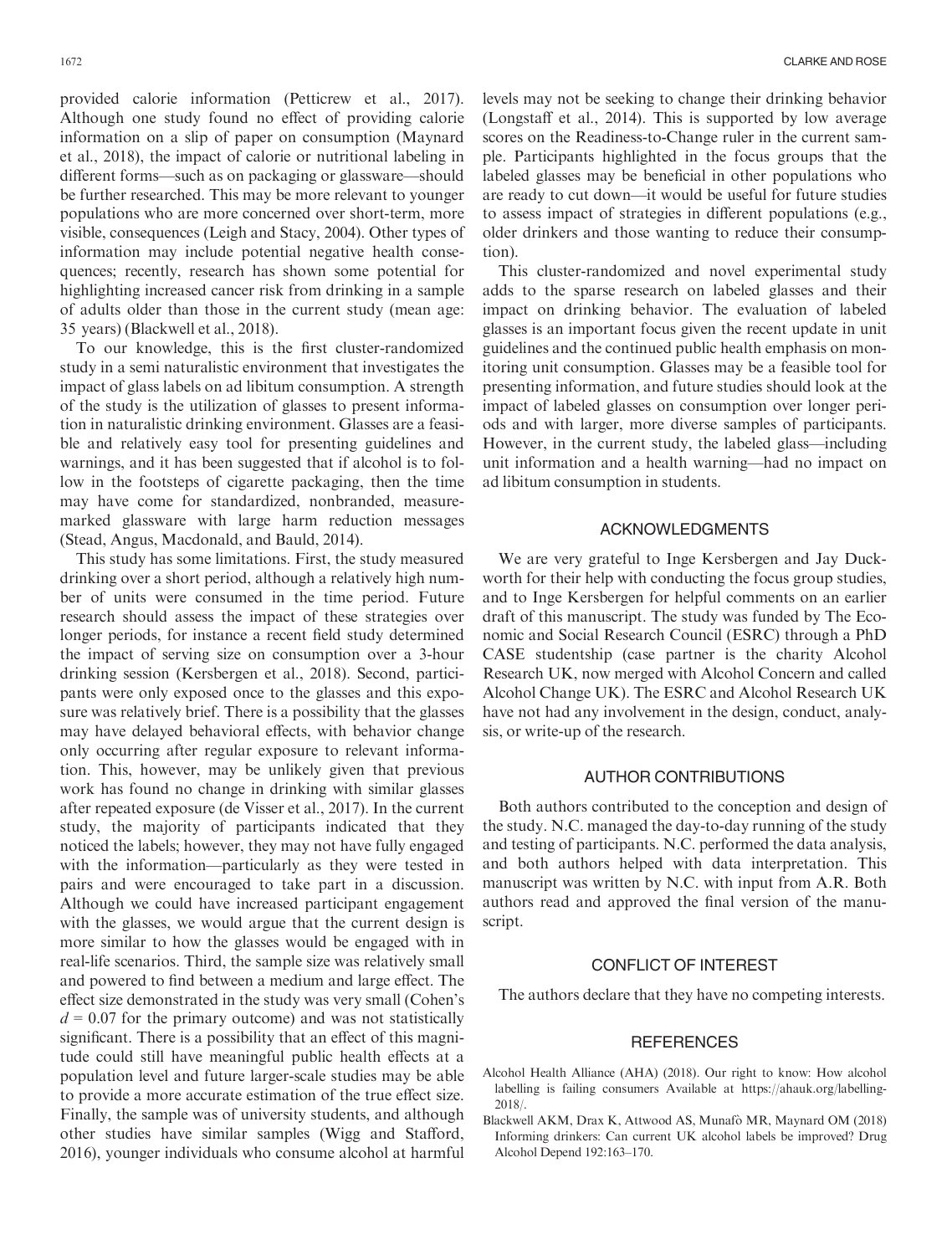- Boniface S, Kneale J, Shelton N (2012) Actual and perceived units of alcohol in a self-defined "Usual Glass" of alcoholic drinks in England. Alcohol Clin Exp Res 37:978–983.
- Braun V, Clarke V (2006) Using thematic analysis in psychology. Qualit Res Psychol 3:77–101.
- Brewers of Europe (2018) Beer Statistics 2018 edition. Available from: [https://brewersofeurope.org/uploads/mycms-files/documents/publi](https://brewersofeurope.org/uploads/mycms-files/documents/publications/2018/EU-beer-statistics-2018-web.pdf) [cations/2018/EU-beer-statistics-2018-web.pdf](https://brewersofeurope.org/uploads/mycms-files/documents/publications/2018/EU-beer-statistics-2018-web.pdf).
- Clarke NC, Field M, Rose AK (2015) Evaluation of a brief personalised intervention for alcohol consumption in college students. PLoS One 10: e0131229.
- Cohen B, Vinson D (1995) Retrospective self-report of alcohol consumption: test-retest reliability by telephone. Alcohol Clin Exp Res 19:1156–1161.
- Cooke R, French DP, Sniehotta FF (2010) Wide variation in understanding about what constitutes 'binge-drinking'. Drugs Educat Prevent and Policy 17:762–775.
- Cooper DB (1999) What is a 'standard drink'? ICAP Report 5. J Substance Use 4:67–69.
- de Visser R, Brown C, Cooke R, Cooper G, Memon A (2017) Using alcohol unit-marked glasses enhances capacity to monitor intake: evidence from a mixed-method intervention trial. Alcohol Alcohol 52:206–212.
- Department of Health (2011) Public Health Responsibility Deal: Alcohol Pledges. Available at<https://responsibilitydeal.dh.gov.uk/alcohol-pledges/> .
- Department of Health (2016) UK Chief Medical Officers' Alcohol Guidelines Review. Available at Summary of the proposed new guidelines, [https://](https://www.gov.uk/government/uploads/system/uploads/attachment_data/file/489795/summary.pdf) [www.gov.uk/government/uploads/system/uploads/attachment\\_data/file/](https://www.gov.uk/government/uploads/system/uploads/attachment_data/file/489795/summary.pdf) [489795/summary.pdf](https://www.gov.uk/government/uploads/system/uploads/attachment_data/file/489795/summary.pdf).
- Drummond DC, Phillips TS (2002) Alcohol urges in alcohol-dependent drinkers: further validation of the alcohol urge questionnaire in an untreated community clinical population. Addiction 97:1465–1472.
- Dybek I, Bischof G, Grothues J, Reinhardt S, Meyer C, Hapke U, John Ulrich, Broocks Andreas, Hohagen Fritz, Rumpf HJ (2006) The reliability and validity of the Alcohol Use Disorders Identification Test (AUDIT) in a German general practice population sample. J Stud Alcohol 67:473–481.
- Fillmore MT (2003) Drug abuse as a problem of impaired control: current approaches and findings. Behav Cogn Neurosci Rev 2(3):179–197.
- Furtwängler NAFF, de Visser RO (2013) Lack of international consensus in low-risk drinking guidelines. Drug Alcohol Rev 32:11–18.
- Furtwängler NAFF, de Visser RO (2017a) Motivation to adhere to unitbased guidelines for alcohol consumption and ability to do so is limited among university students. Prevent Policy 24:418–425.
- Furtwängler NAFF, de Visser RO (2017b) University students' beliefs about unit-based guidelines: a qualitative study. J Health Psychol 22:1701–1711.
- HM Government (2012) The Government's Alcohol Strategy. Available at [https://www.gov.uk/government/publications/alcohol-strategy.](https://www.gov.uk/government/publications/alcohol-strategy)
- International Alliance for Responsible Drinking [IARD] (2019) Health warning label requirements. Available at [https://www.iard.org/science](https://www.iard.org/science-resources/detail/health-warning-labeling-requirements/)[resources/detail/health-warning-labeling-requirements/.](https://www.iard.org/science-resources/detail/health-warning-labeling-requirements/)
- Kerr William C, Stockwell TIM (2011) Understanding standard drinks and drinking guidelines. Drug Alcohol Rev 31:200–205.
- Kersbergen I, Oldham M, Jones A, Field M, Angus C, Robinson E (2018) Reducing the standard serving size of alcoholic beverages prompts reductions in alcohol consumption. Addiction 113:1598–1608.
- Knai C, Petticrew M, Durand Mary A, Eastmure E, Mays N (2015) Are the public health responsibility deal alcohol pledges likely to improve public health? An evidence synthesis. Addiction 110:1232–1246.
- Koordeman R, Kuntsche E, Anschutz DJ, van Baaren RB, Engels RC (2011) Do we act upon what we see? Direct effects of alcohol cues in movies on young adults' alcohol drinking. Alcohol Alcohol 46:393–398.
- LaBrie JW, Quinlan T, Schiffman JE, Earleywine ME (2005) Performance of alcohol and safer sex change rulers compared with readiness to change questionnaires. Psychol Addict Behav 19:112–115.
- Larsen H, Engels RC, Granic I, Overbeek G (2009) An experimental study on imitation of alcohol consumption in same-sex dyads. Alcohol Alcohol 44:250–255.
- Leigh BC, Stacy AW (2004) Alcohol expectancies and drinking in different age groups. Addiction 99:215–227.
- Longstaff F, Heather N, Jankowski M, Allsop S, Wareham H, Partington S, Gibson A (2014) Readiness to change drinking behaviour among heavy-drinking university students in England. Educat Health 32:60– 65.
- Lovatt M, Eadie D, Meier PS, Li J, Bauld L, Hastings G, Holmes J (2015) Lay epidemiology and the interpretation of low-risk drinking guidelines by adults in the United Kingdom. Addiction 110:1912–1919.
- MacKillop J (2006) Factor structure of the alcohol urge questionnaire under neutral conditions and during a cue-elicited urge state. Alcohol Clin Exp Res 30:1315–1321.
- Marteau TM (2016) Will the UK's new alcohol guidelines change hearts, minds—and livers? BMJ (Clinical research ed.) 352:i704.
- Maynard OM, Langfield T, Attwood AS, Allen E, Drew I, Votier A, Munafò MR (2018) No impact of calorie or unit information on ad libitum alcohol consumption. Alcohol Alcohol 53:12–19.
- Mongan D, Long J (2015). Standard drink measures throughout Europe; peoples' understanding of standard drinks and their use in drinking guidelines, alcohol surveys and labelling Available at [http://www.rarha.eu/Re](http://www.rarha.eu/Resources/Deliverables/Lists/Deliverables/Attachments/14/WP5%20Background%20paper%20Standard%20drink%20measures%20HRB.pdf) [sources/Deliverables/Lists/Deliverables/Attachments/14/WP5%20Back](http://www.rarha.eu/Resources/Deliverables/Lists/Deliverables/Attachments/14/WP5%20Background%20paper%20Standard%20drink%20measures%20HRB.pdf) [ground%20paper%20Standard%20drink%20measures%20HRB.pdf](http://www.rarha.eu/Resources/Deliverables/Lists/Deliverables/Attachments/14/WP5%20Background%20paper%20Standard%20drink%20measures%20HRB.pdf).
- Moodie C, Gendall P, Hoek J, MacKintosh AM, Best C, Murray S (2019) The response of young adult smokers and nonsmokers in the United Kingdom to dissuasive cigarettes: an online survey. Nicotine Tob Res 21:227– 233.
- NICE (2010) Alcohol-use disorders: preventing harmful drinking. Available at<https://www.nice.org.uk/guidance/ph24/chapter/1-recommendations>
- Northcote J, Livingston M (2011) Accuracy of self-reported drinking: observational verification of 'Last Occasion' drink estimates of young adults. Alcohol Alcohol 46:709–713.
- NUS (2018) Students & Alcohol National Survey. Available at [https://www.](https://www.nusconnect.org.uk/resources/students-alcohol-national-survey) [nusconnect.org.uk/resources/students-alcohol-national-survey](https://www.nusconnect.org.uk/resources/students-alcohol-national-survey).
- Petticrew M, Douglas N, Knai C, Maani Hessari N, Durand MA, Eastmure E, Mays N (2017) Provision of information to consumers about the calorie content of alcoholic drinks: did the Responsibility Deal pledge by alcohol retailers and producers increase the availability of calorie information? Pub Health 149:159–166.
- Pettigrew S, Jongenelis M, Chikritzhs T, Slevin T, Pratt IS, Glance D, Liang W (2014) Developing cancer warning statements for alcoholic beverages. BMC Pub Health 14:786.
- Rasbash J, Charlton C, Browne WJ, Healy M, Cameron B (2010) MLwiN Version 2.3 Centre for Multilevel Modelling. University of Bristol, Bristol, England.
- Rehm J, Guiraud J, Poulnais R, Shield KD (2018) Alcohol dependence and very high risk level of alcohol consumption: a life-threatening and debilitating disease. Addict Biol 23:961–968.
- Rosenberg G, Bauld L, Hooper L, Buykx P, Holmes J, Vohra J (2017) New national alcohol guidelines in the UK: public awareness, understanding and behavioural intentions. J Public Health 40:549–556.
- Royal Society for Public Health (RSPH) (2014) Increasing awareness of 'invisible' calories from alcohol. Available at [http://www.ukhealthforum.org.](http://www.ukhealthforum.org.uk/prevention/pie/?entryid43=38782) [uk/prevention/pie/?entryid43](http://www.ukhealthforum.org.uk/prevention/pie/?entryid43=38782)=38782.
- Saunders John B, Aasland Olaf G, Babor Thomas F, De La Fuente Juan R, Grant M (2006) Development of the Alcohol Use Disorders Identification Test (AUDIT): WHO Collaborative Project on Early Detection of Persons with Harmful Alcohol Consumption-II. Addiction 88:791–804.
- Shields AL, Guttmannova K, Caruso JC (2004) An examination of the factor structure of the alcohol use disorders identification test in two high-risk samples. Subst Use Misuse 39:1161–1182.
- Sobell MB, Sobell LC, Klajner F, Pavan D, Basian E (1986) The reliability of a timeline method for assessing normal drinker college students' recent drinking history: utility for alcohol research. Addict Behav 11:149–161.